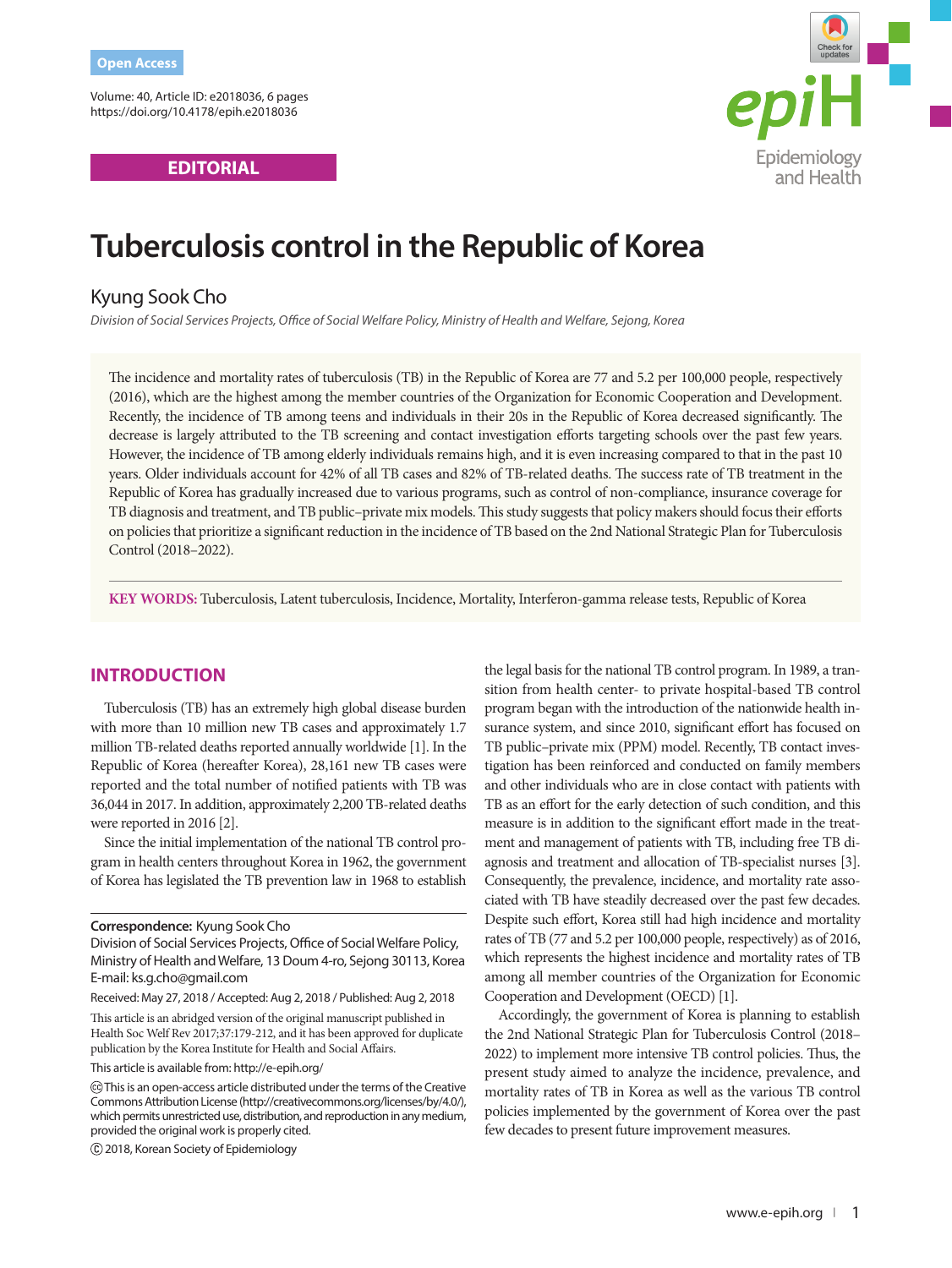## **TUBERCULOSIS IN KOREA**

#### **Prevalence, incidence, and mortality rates of tuberculosis**

The mortality rates of TB in Korea were approximately 18.5 and 71.1 per 100,000 population in 1926 and 1942, respectively. However, it increased sharply to 350.0 per 100,000 in 1954 after the Korean War. The mortality rate decreased from 19.7 per 100,000 population in 1983 to 8.9 per 100,000 population in 2000, and as of 2015, the rate is 5.1 per 100,000 population. The incidence rate of TB has decreased by approximately half over a 25-year period (from 168 per 100,000 population in 1990 to 80 per 100,000 population in 2015). The prevalence of TB has also decreased by approximately half (from 940 per 100,000 population in 1965 to 443 per 100,000 population in 1985), and for the following 30 years, the rate decreased to one-quarter of the level to just 101 per 100,000 population in 2015. In particular, the sharp decrease in the prevalence of TB up to 1990 became somewhat sluggish until 2010, and after which, the rate increased sharply again (Figure 1 and Supplementary Material 1).

#### **Notified tuberculosis cases and deaths**

In Korea, TB has been considered a legal communicable disease since 1957 in accordance with the Infectious Disease Control and Prevention Act, which made its reporting mandatory. In 1968, reporting and registration became mandatory based on the Tuberculosis Prevention Act, whereas the requirement was made more stringent in 2003 with mandatory notification. In 2000, the Tuberculosis Notification Information System was established, requiring all patients with TB to electronically notify and register cases starting in 2001. The total TB cases notified in 2017 were 36,044, representing approximately 22% decrease from 46,082 cases in 2001. The number of new notified TB cases in 2017 was 28,161, representing approximately 21% decrease from 34,123 cases in 2001 [2]. In addition, the rate of total notified TB cases decreased from 96.3 per 100,000 population in 2001 to 70.4 per 100,000 population in 2017. The rate of new notified TB cases also decreased from 71.3 per 100,000 population in 2001 to 55.0 per 100,000 population in 2017, and this showed a decreasing trend in all age groups, except the  $\geq 80$ -year age group. Compared to other age groups, the 10-19- and 20-29-year age groups showed a more steep decreasing trend, and in particular, the  $\leq$  19-year age group showed a decrease to just one-third of the level in 2001 [2,4] (Supplementary Materials 2 and 3). With respect to the total notified TB cases in 2017 based on gender, the percentage of men (60.1%) was significantly higher than that of women (39.9%), whereas the percentage of new notified TB cases was also higher in men (57.3%) than in women (42.7%) [2]. Among the total notified TB cases, the percentage accounted for by elderly individuals aged  $\geq 65$ years increased from 20.2% in 2001 to 41.9% in 2017. The number of TB-related mortalities decreased from 3,218 in 2001 to 2,186 in 2016. However, among the total TB-related deaths, the proportion of elderly individuals aged ≥ 65 years increased from 58.0% in 2001 to 81.7% in 2016 [2] (Supplementary Material 4).

## **TUBERCULOSIS CONTROL IN KOREA**

#### **Changes in the tuberculosis control programs**

Korea began its TB control programs in 1962, focusing on early detection and treatment in health centers located nationwide. Such



**Figure 1.** Annual prevalence, incidence, and mortality rate of tuberculosis (TB). Adapted from Cho KS. Health Soc Welf Rev 2017;37:179-212 [3], with permission of the Korea Institute for Health and Social Affairs.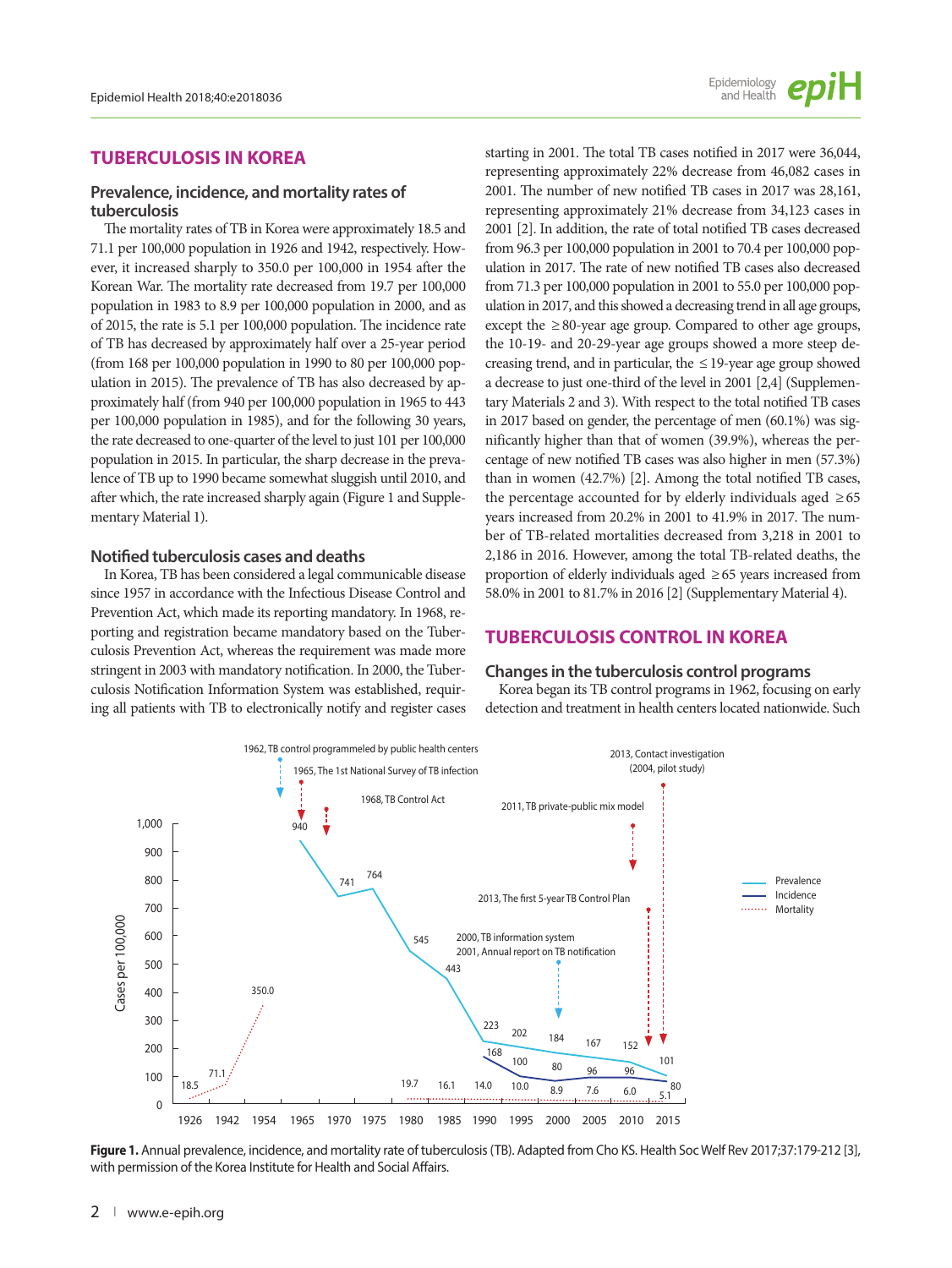TB control policy efforts included the following. Starting from 1965, National TB Prevalence Surveys have been conducted every 5 years, and since 2001, Annual reports on the notified TB have been published by notifying and registering all patients with TB in accordance with the Tuberculosis Prevention Act. In 1968, the Tuberculosis Prevention Act was enacted to mark the beginning of a full-fledged implementation of government-led TB control policies. In 2006, the Tuberculosis Elimination Plan by 2030 was established, and in 2013, the National Strategic Plan for Tuberculosis Control was established every 5 years. In particular, the TB PPM model was developed in 2011, and the focus was on the care of patients with TB. That is, TB-specialist nurses were dispatched to 252 health centers and approximately 120 health care facilities throughout Korea. In 2004, TB contact investigation began. By 2009, the budget for TB contact investigation was allocated, and a central epidemiological investigation team has been conducting an official TB contact investigation since 2013. In addition, free government-sponsored TB diagnosis and treatment services are being provided since 2011. In 2017, latent TB infection (LTBI) screening and treatment services were provided to approximately 1.2 million individuals. In 2018, TB screening pilot program for elderly individuals and TB and latent TB screening pilot programs for foreigners were implemented with plans to intensify programs for the vulnerable population that had been neglected until currently (Figure 1). The TB control framework in Korea is shown in Figure 2. Tuberculosis Prevention Act, National Strategic Plan for Tuberculosis Control, and research and development efforts are established based on national TB control policies. Also, various policies and programs are being operated in terms of prevention, early detection, and patient treatment and management (Figure 2).

#### **Tuberculosis budget**

The budget for national TB control program, which is a national expenditure, increased sharply from 9.9 billion Korean won (KRW) in 2007 to 14.9 billion KRW in 2010 and to 44.7 billion



**Figure 2.** TB control framework of the Republic of Korea. TB, tuberculosis; LTBI, latent TB infection; BCG, bacille de Calmette-Guerin vaccine; PR, public relation; DOT, directly observed treatment; MDR, multidrug-resistant; XDR, extensively drug-registant. Adapted from Cho KS. Health Soc Welf Rev 2017;37:179-212 [3], with permission of the Korea Institute for Health and Social Affairs.

|  |  |  |  |  |  | Table 1. TB budgets of central government by year |  |
|--|--|--|--|--|--|---------------------------------------------------|--|
|--|--|--|--|--|--|---------------------------------------------------|--|

| Category                         | 2007 | 2008 | 2009 | 2010 | 2011 | 2012 | 2013 | 2014 | 2015 | 2016 | 2017 | 2018 |
|----------------------------------|------|------|------|------|------|------|------|------|------|------|------|------|
| TB prevention and Infrastructure | 4.4  | 4.1  | 1.6  | 1.9  | 1.9  | 2.3  | 2.7  | 2.3  | 2.5  | 2.6  | 2.6  | 2.7  |
| TB treatment and management      | 0.2  | 0.2  | 5.5  | 6.6  | 33.6 | 18.6 | 18.5 | 19.6 | 20.5 | 19.7 | 12.7 | 13.1 |
| TB and LTBI screening            | NA   | ΝA   | 0.6  | 0.6  | 8.0  | 10.3 | 12.2 | 11.0 | 10.6 | 12.9 | 20.8 | 14.1 |
| R&D and others                   | 5.3  | 7.7  | 4.7  | 5.8  | 1.2  | 7.9  | 5.7  | 3.6  | 3.4  | 4.1  | 5.1  | 4.4  |
| Total                            | 9.9  | 2.0  | 12.4 | 14.9 | 44.7 | 39.1 | 39.1 | 36.5 | 37.0 | 39.3 | 41.2 | 34.3 |

Unit: 10<sup>9</sup> Korean won (1,000 Korean won = 1 US dollar).

TB, tuberculosis; LTBI, latent TB infection; NA, not available; R&D, research and development.

Adapted from Cho KS. Health Soc Welf Rev 2017;37:179-212 [3], with permission of the Korea Institute for Health and Social Affairs.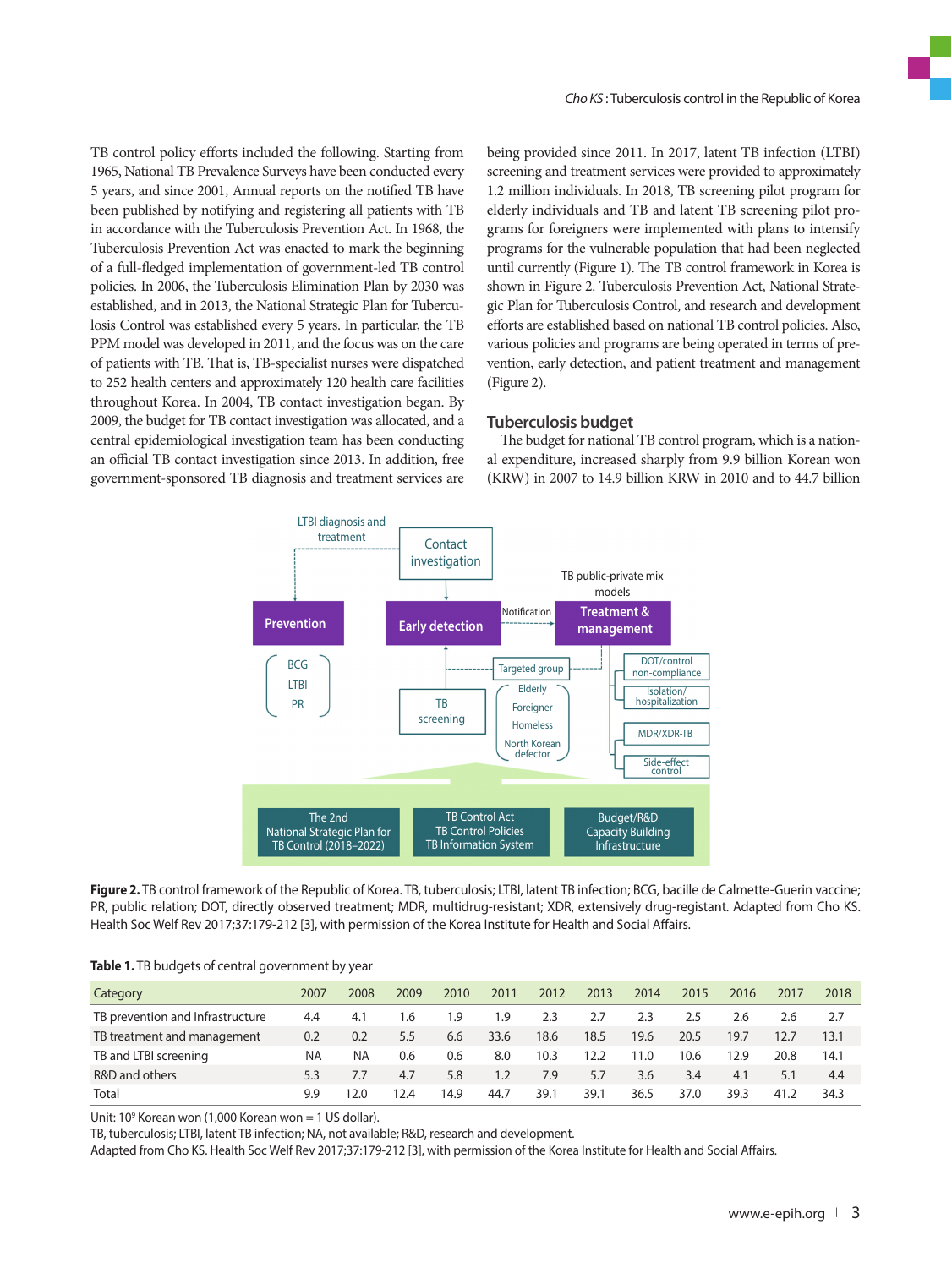KRW in 2011, and this reflects the fact that government subsidy for personal co-payment amounting to 10% of the health insurance TB treatment cost began in 2011. Such co-payment for TB treatment was waived in 2017, and it is paid in full by health insurance. In 2017, 8.9 billion KRW of relevant budget was paid for the LTBI screening program for healthcare workers, kindergarten teachers, nursery workers, workers in social welfare facilities in accordance with the Tuberculosis Prevention Act, and this accounts for the large margin of increase in expenditure for TB and LTBI early detection programs. However, LTBI screening and treatment was only a 1-year program conducted in 2017 based on the amendment of the law. In 2018, LTBI screening and treatment fees for medical personnel were partially covered, and despite the budgets allocated for new programs in 2018 (620 million KRW for TB screening programs for elderly individuals and 450 million KRW for foreign TB/LTBI screening programs), the total budget was only 34.3 billion KRW (Table 1).

#### **Tuberculosis prevention**

Despite the high incidence rate of TB in Korea, public interest in and understanding of TB are extremely low. Accordingly, the government of Korea implemented various promotional activities for improving knowledge about TB, encouraging early TB screening, and proper coughing etiquette. In Korea, TB vaccination is mandatory and budget support is provided by the government. The vaccination rate for TB has increased from 16.4% in 1965 to 65.7% in 1990 and from 87.0% in 2003 to 99.8% in 2013 [6,7]. Korea relies solely on imported TB vaccines (bacille de Calmette-Guerin vaccine [BCG] vaccine). However, to resolve the unstable supply of TB vaccines that occurs at certain times and to provide a timely supply of such vaccines, in-country development efforts began in 2014 with 2020 as the target completion date for TB vaccine development (BCG vaccine).

The prevalence of LTBI is extremely high at 33% in Korea [3,8] (Supplementary Materials 1 and 5). In response to this, prevention is being promoted through LTBI diagnosis and treatment for high-risk groups. For individuals infected with human immunodeficiency virus, TB contacts, organ transplant recipients, tumor necrosis factor users, patients on dialysis, and those with silicosis, who are strongly recommended for systematic LTBI diagnosis and treatment by the World Health Organization (WHO) [9], LTBI screening is provided as medical care benefit under the health insurance [3,10]. Moreover, TB and LTBI screening became mandatory for healthcare workers, postnatal care workers, nursery workers, workers in children welfare facilities, and teachers at kindergartens and primary, secondary, and high schools since 2017 in accordance with the Tuberculosis Prevention Act; the government of Korea paid for systematic LTBI screening and treatment for approximately 1.2 million individuals within this target population [3,10].

#### **Early detection of tuberculosis**

In Korea, TB screening (chest radiography) is performed as a

part of the health examination conducted on children who are entering secondary or high school. For adults, TB screening is included in the health examination performed every 1-2 years for health insurance subscribers. Moreover, the Tuberculosis Prevention Act makes it mandatory for healthcare workers, teachers, nursery workers, and workers in postnatal care centers and children welfare facilities to receive regular TB and LTBI screening. However, the vulnerable population, including elderly individuals, foreigners, and the homeless, have been in the blind spot of TB screening. In response to this, the government of Korea is planning to implement TB screening pilot programs for elderly individuals and TB and LTBI screening pilot programs for foreigners starting in 2018 to establish a systematic early detection strategy for this population.

Another important aspect of early TB detection is TB contact investigation, and in accordance with the Tuberculosis Prevention Act, TB contact investigation is being conducted on household contacts of TB cases and individuals who are in close contact with patients with TB in schools, hospitals, workplaces, social welfare facilities, armies, and prisons. Beginning with 13 cases in the TB contact investigation in 2004, the number of cases increased to 1,142 in 2013 after the program was fully implemented. Subsequently, the number of cases continued to increase with 1,405, 2,639, and 3,502 cases in 2014, 2015, and 2016, respectively (Supplementary Material 6). In 2016, the number of individuals targeted for TB contact investigation was 146,911, of whom 12,707 were diagnosed with LTBI [11] (Supplementary Material 7).

#### **Treatment and management of tuberculosis**

In Korea, the notification and registration of all patients with TB are mandatory according to the Tuberculosis Prevention Act. The government is providing diagnosis and treatment services at no cost as well as care until a patient is completely cured. Moreover, the national TB control program also provides financial support for LTBI screening and treatment. Among individuals who were diagnosed with TB in Korea, workers or students are restricted from going to work or school until they are no longer contagious, and they are followed-up to make sure they were under medication for at least 2 weeks. Since 2013, directly observed treatment is being recommended in Korea. However, it still fails to meet the guidelines by the WHO. In addition, treatments for patients who are non-compliant to treatment are being managed through telephone consultation and home visits. The treatment success rates for such non-compliant patients with TB have improved from 56.4% in 2014 to 50.0% in 2015 and to 63.1% in 2016. The total treatment success rate for patients with TB in 2016 was 84.3% for all patients with TB, 86.7% for new patients with TB, and 83.3% for patients with new smear-positive TB. These indicators are showing gradual improvement annually [3].

Approximately 3.4% of new patients were diagnosed with rifampicin-resistant (RR) and multidrug-resistant (MDR) TB (RR/ MDR-TB) in Korea, which is higher than the average of 2.6% among the member countries of the OECD. The repeat patient rate is 11%,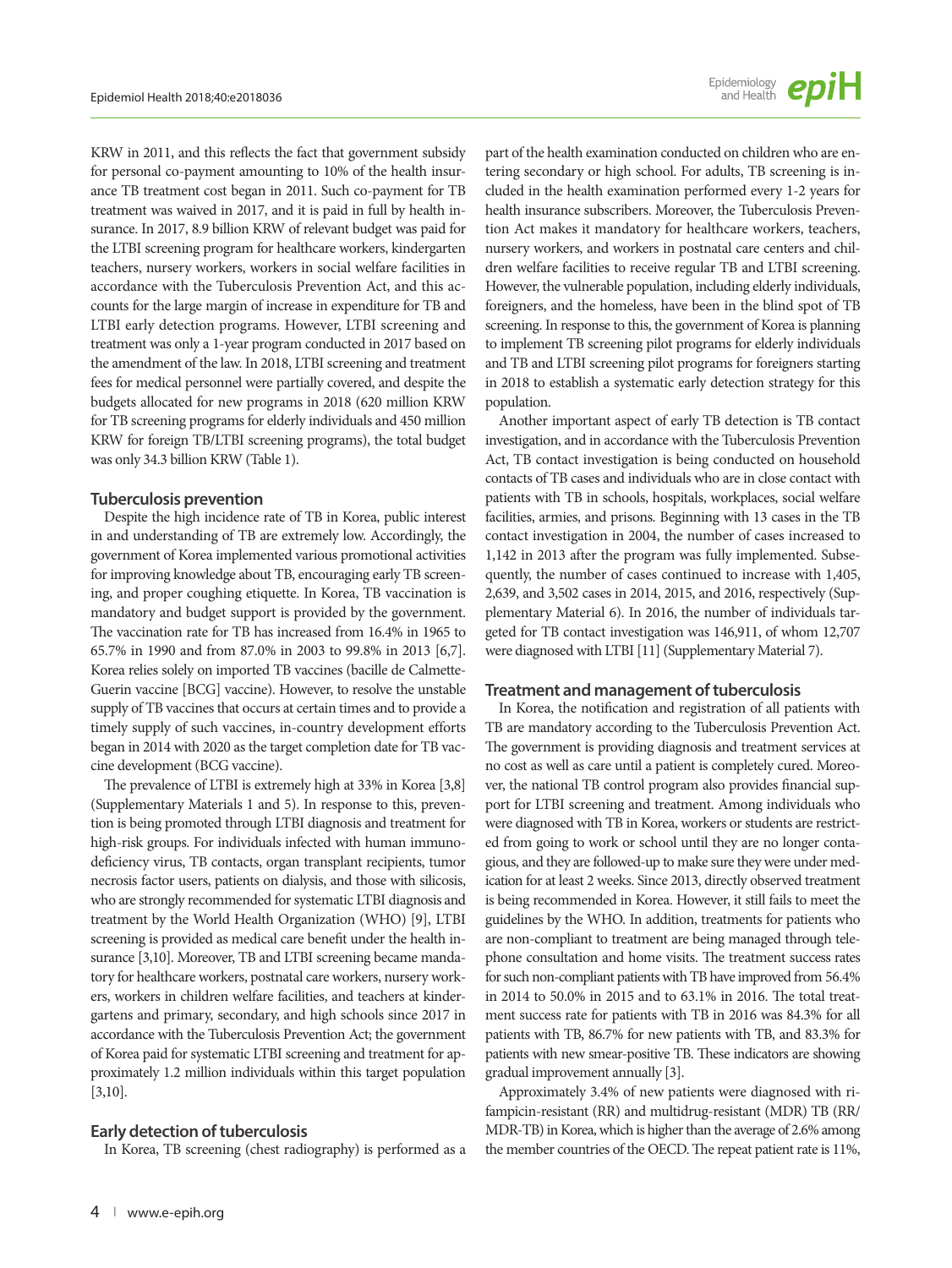which is slightly lower than the average of 12% among the member countries of the OECD [12]. In particular, the percentage of foreigners with MDR-TB in Korea increased from 4.5% in 2011 to 20.5% in 2016 (Supplementary Materials 8 and 9). To increase the treatment success rate of patients with MDR-TB in Korea, new high-priced MDR-TB drugs have recently been added to health insurance coverage, and these drugs are being provided at no cost. The treatment success rate of patients with RR/MDR-TB in Korea is 63%, which is similar to the average of 62% among the member countries of the OECD [12].

One of the most successful models for the treatment and management of patients with TB is the TB PPM model in Korea. After the pilot program in 2007, this model was expanded nationwide in 2011, contributing to the improvements in the treatment success rate for patients with TB through organization cooperation between 252 health centers and approximately 120 general hospitals, wherein 420 TB management specialist nurses have been dispatched to such health centers and hospitals to conduct systematic TB control program, including TB patient consultation, medication guidance, and non-compliant patient management.

## **DISCUSSION**

The incidence and mortality rates of TB in Korea reached their peak after the Korean War in 1950 and subsequently showed a rapid decrease (Figure 1). However, the rates are still the highest among all member countries of the OECD [1,2]. The high incidence of TB in Korea despite its high economic standards may be attributed to the Korean War. The outbreak of TB after a war has been observed in other countries as well [13,14], and a significant portion of the Korean population with poor health conditions, such as malnutrition, dense living environment, and low health care accessibility, may have been infected by LTB after the war [3,5]. The LTBI rate in Korea has decreased steadily from 64.2% in 1960 to 59.3% in 1975, to 44.4% in 1990, and to 33.2% in 2016 (Supplementary Material 5). However, the rate is still higher than that of other advanced countries, such as the US [3,8,15]. The high LTBI rate can be considered as one of the biggest barriers in reducing TB in Korea. In 2017, the government of Korea amended the Tuberculosis Prevention Act to make TB and LTBI screening mandatory for specific groups such as health care and postpartum care workers and teachers. Moreover, systematic LTBI screening and treatment were conducted for 1.2 million individuals [3,10] (Supplemnetary Materials 5 and 10).

Recently, the treatment success rate for patients with TB in Korea has improved due to timely diagnosis and treatment. Of which, patient treatment and management based on the TB PPM model have made a significant contribution, leading to a continuous decrease in the incidence of TB [3]. Moreover, a more drastic decrease was observed in the number of patients with TB in the  $\leq$  19-year age group than in any other age groups, which may be attributed to the fact that individuals in this age group were born during the period when the incidence of TB was gradually decreasing and

full-scale TB contact investigation and TB screening are being conducted at schools [3,4]. However, the incidence of TB among elderly individuals ( $\geq 65$  years of age) remains high, and the elderly population accounts for 42% of all patients with TB and 82% of all TB-related deaths in Korea. The elderly population shows a lower TB screening rate than the other age groups, and TB control programs for elderly individuals are limited as well. To address such problems, the government of Korea is planning to establish TB control programs for elderly individuals by implementing pilot programs for TB screening and early detection in 2018. By contrast, TB screening is mandatory for foreigners who are from 19 countries with a high incidence rate of TB and enter Korea for residency or work purposes. However, the management of TB among these foreigners after they have entered Korea is difficult. Accordingly, the government of Korea is also planning to launch a pilot program that examines the performance of TB and LTBI screening among foreigners during their stay in Korea.

The government of Korea established the 2nd National Strategic Plan for Tuberculosis Control (2018–2022) with the goal of lowering the incidence rate of TB from 77 to 40 per 100,000 population by 2022. For the next 5 years, the government of Korea should faithfully execute this plan and allocate the necessary budget according to priorities. First, the top priority for TB control in Korea should be the early diagnosis and treatment of patients with TB. For timely diagnosis and improved treatment rate, health insurance coverage related to TB diagnosis and treatment should be expanded. In addition, to allow timely diagnosis and standardized treatment to be provided at primary care facilities, the reinforcement of the TB PPM program that focuses on medical personnel education and intensive care for patients with TB is also necessary (Supplemenatary Material 11). Furthermore, research and development efforts for shortening the treatment period and improving the treatment success rate for patients with MDR TB must be expanded. By contrast, measures for the early detection and systematic treatment of TB among the vulnerable population, including elderly individuals, foreigners, and the homeless, who have been neglected until currently, should be explored. With respect to TB treatment for the vulnerable population, a community-based comprehensive public health patient care model should be developed and implemented, whereas greater resources, such as isolation unit for patients with TB and allocation of TB specialist nurses, are also in demand. Second, TB contact investigation should be reinforced to establish an optimal investigation system tailored for collective facilities, such as schools, hospitals, and prisons. The contact investigation should prioritize those in close contact over those in casual contact with individuals with TB, whereas effort is also needed to increase the screening rate for those being tested and treatment success rate for those who tested positive for LTBI [4,12,16-20]. Third, from the TB prevention aspect, promotional strategies must be established for regular TB screening and the timely supply of vaccines by successfully completing the development of TB vaccine that has undergone repeated supply shortage. Moreover, LTBI screening and treatment for high-risk groups in